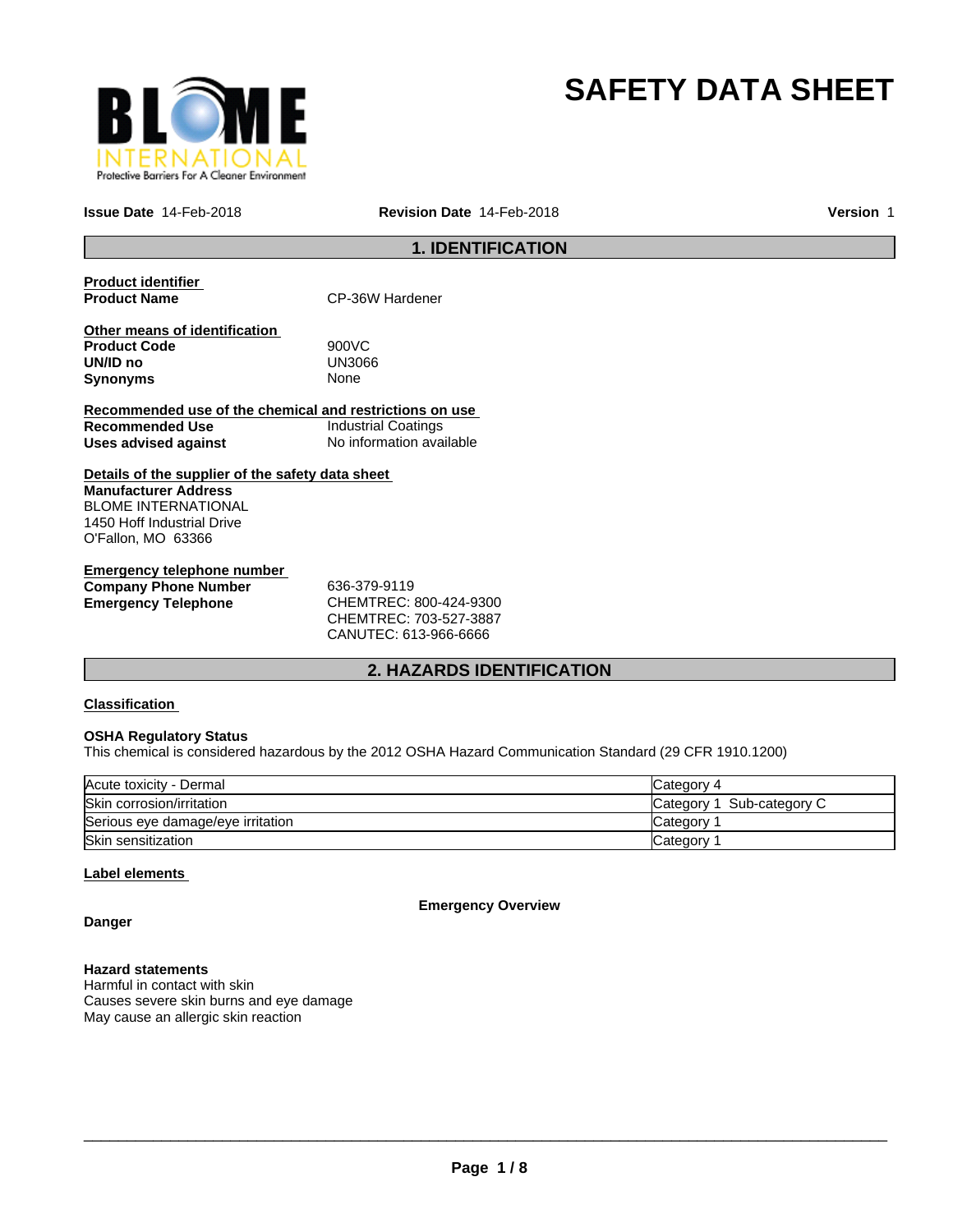

**Appearance** viscous **Physical state** liquid **Odor** Amine

 $\overline{\phantom{a}}$  ,  $\overline{\phantom{a}}$  ,  $\overline{\phantom{a}}$  ,  $\overline{\phantom{a}}$  ,  $\overline{\phantom{a}}$  ,  $\overline{\phantom{a}}$  ,  $\overline{\phantom{a}}$  ,  $\overline{\phantom{a}}$  ,  $\overline{\phantom{a}}$  ,  $\overline{\phantom{a}}$  ,  $\overline{\phantom{a}}$  ,  $\overline{\phantom{a}}$  ,  $\overline{\phantom{a}}$  ,  $\overline{\phantom{a}}$  ,  $\overline{\phantom{a}}$  ,  $\overline{\phantom{a}}$ 

### **Precautionary Statements - Prevention**

Wear protective gloves/protective clothing/eye protection/face protection Do not breathe dust/fume/gas/mist/vapors/spray Wash face, hands and any exposed skin thoroughly after handling Contaminated work clothing should not be allowed out of the workplace

### **Precautionary Statements - Response**

IF IN EYES: Rinse cautiously with water for several minutes. Remove contact lenses, if present and easy to do. Continue rinsing Immediately call a POISON CENTER or doctor/physician Call a POISON CENTER or doctor/physician if you feel unwell Wash contaminated clothing before reuse IF ON SKIN (or hair): Remove/Take off immediately all contaminated clothing. Rinse skin with water/shower If skin irritation or rash occurs: Get medical advice/attention IF INHALED: Remove victim to fresh air and keep at rest in a position comfortable for breathing Immediately call a POISON CENTER or doctor/physician IF SWALLOWED: Rinse mouth. DO NOT induce vomiting

### **Precautionary Statements - Storage**

Store locked up

#### **Precautionary Statements - Disposal**

Dispose of contents/container to an approved waste disposal plant

#### **Hazards not otherwise classified (HNOC)**

Not applicable

#### **Other Information**

May be harmful if swallowed. Toxic to aquatic life with long lasting effects.

#### **Unknown acute toxicity**

40% of the mixture consists of ingredient(s) of unknown toxicity

### **3. COMPOSITION/INFORMATION ON INGREDIENTS**

#### **Substance**

Not applicable

#### **Mixture**

| <b>Chemical Name</b>                                                                                           | <b>CAS No</b> | Weight-%  |  |  |
|----------------------------------------------------------------------------------------------------------------|---------------|-----------|--|--|
| Triethylenetetramine *                                                                                         | 112-24-3      | $30 - 60$ |  |  |
| Polvamidoamine *                                                                                               | Proprietary   | $30 - 60$ |  |  |
| Tetraethvlenepentamine *                                                                                       | 112-57-2      |           |  |  |
| W⊤b a concert a concerta de ferma encaracters) af a concertible. Noar bet en colibbe lei de la manda en concer |               |           |  |  |

The exact percentage (concentration) of composition has been withheld as a trade secret.

### **4. FIRST AID MEASURES**

### **Description of first aid measures**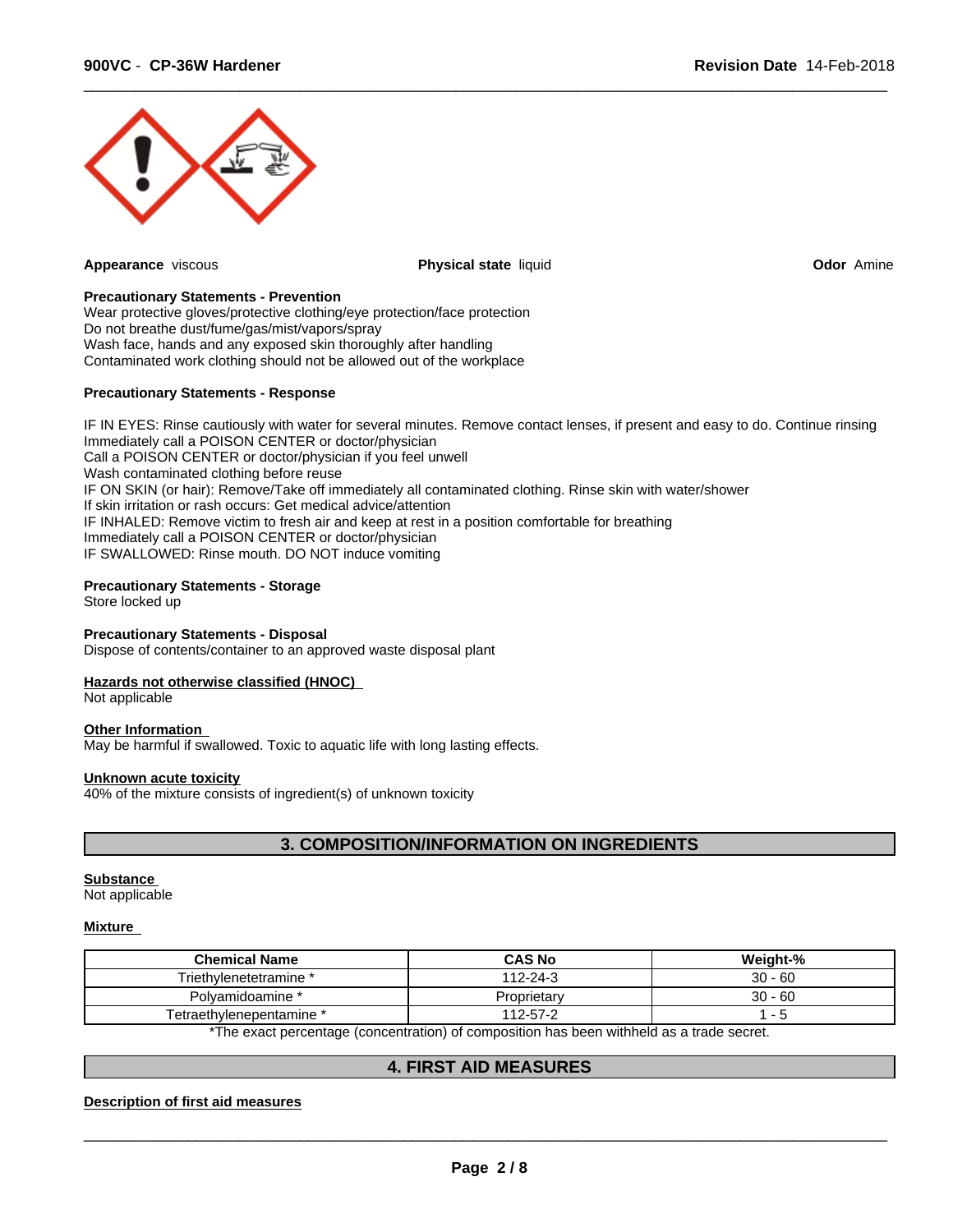| <b>General advice</b>                                       | In case of accident or unwellness, seek medical advice immediately (show directions for<br>use or safety data sheet if possible). If symptoms persist, call a physician.                                                                                                                                                                   |  |
|-------------------------------------------------------------|--------------------------------------------------------------------------------------------------------------------------------------------------------------------------------------------------------------------------------------------------------------------------------------------------------------------------------------------|--|
| Eye contact                                                 | Rinse immediately with plenty of water, also under the eyelids, for at least 15 minutes.<br>Remove contact lenses, if present and easy to do. Continue rinsing. Call a physician<br>immediately.                                                                                                                                           |  |
| <b>Skin contact</b>                                         | Wash off immediately with soap and plenty of water while removing all contaminated<br>clothes and shoes. For minor skin contact, avoid spreading material on unaffected skin. If<br>skin irritation persists, call a physician.                                                                                                            |  |
| <b>Inhalation</b>                                           | Remove to fresh air. If breathing is irregular or stopped, administer artificial respiration.<br>Avoid direct contact with skin. Use barrier to give mouth-to-mouth resuscitation. If<br>symptoms persist, call a physician.                                                                                                               |  |
| Ingestion                                                   | Call a physician or poison control center immediately. Rinse mouth. Drink plenty of water.<br>Do not induce vomiting without medical advice.                                                                                                                                                                                               |  |
| Self-protection of the first aider                          | Ensure that medical personnel are aware of the material(s) involved and take precautions to<br>protect themselves. Do not use mouth-to-mouth method if victim ingested or inhaled the<br>substance; give artificial respiration with the aid of a pocket mask equipped with a one-way<br>valve or other proper respiratory medical device. |  |
| Most important symptoms and effects, both acute and delayed |                                                                                                                                                                                                                                                                                                                                            |  |
| <b>Symptoms</b>                                             | Causes skin and eye burns. May result in permanent damage including blindness. May<br>cause allergic skin reaction. Coughing and/ or wheezing.                                                                                                                                                                                             |  |
|                                                             | Indication of any immediate medical attention and special treatment needed                                                                                                                                                                                                                                                                 |  |
| Note to physicians                                          | Keep victim warm and quiet. Effects of exposure (inhalation, ingestion or skin contact) to<br>substance may be delayed. Treat symptomatically.                                                                                                                                                                                             |  |
|                                                             | <b>5. FIRE-FIGHTING MEASURES</b>                                                                                                                                                                                                                                                                                                           |  |

 $\overline{\phantom{a}}$  ,  $\overline{\phantom{a}}$  ,  $\overline{\phantom{a}}$  ,  $\overline{\phantom{a}}$  ,  $\overline{\phantom{a}}$  ,  $\overline{\phantom{a}}$  ,  $\overline{\phantom{a}}$  ,  $\overline{\phantom{a}}$  ,  $\overline{\phantom{a}}$  ,  $\overline{\phantom{a}}$  ,  $\overline{\phantom{a}}$  ,  $\overline{\phantom{a}}$  ,  $\overline{\phantom{a}}$  ,  $\overline{\phantom{a}}$  ,  $\overline{\phantom{a}}$  ,  $\overline{\phantom{a}}$ 

#### **Suitable extinguishing media**

Use extinguishing measures that are appropriate to local circumstances and the surrounding environment. Dry chemical, CO2, alcohol-resistant foam or water spray. Move containers from fire area if you can do it without risk.

**Unsuitable extinguishing media** Do not use a solid water stream as it may scatter and spread fire.

### **Specific hazards arising from the chemical**

The product causes burns of eyes, skin and mucous membranes. Thermal decomposition can lead to release of irritating and toxic gases and vapors. Runoff may pollute waterways.

#### **Explosion data Sensitivity to Mechanical Impact** None. **Sensitivity to Static Discharge** None.

#### **Protective equipment and precautions for firefighters**

As in any fire, wear self-contained breathing apparatus pressure-demand, MSHA/NIOSH (approved or equivalent) and full protective gear.

### **6. ACCIDENTAL RELEASE MEASURES**

### **Personal precautions, protective equipment and emergency procedures**

**Personal precautions** Remove all sources of ignition. Evacuate personnel to safe areas. Ensure adequate ventilation, especially in confined areas. Use personal protective equipment as required. Keep people away from and upwind of spill/leak.

### **Environmental precautions**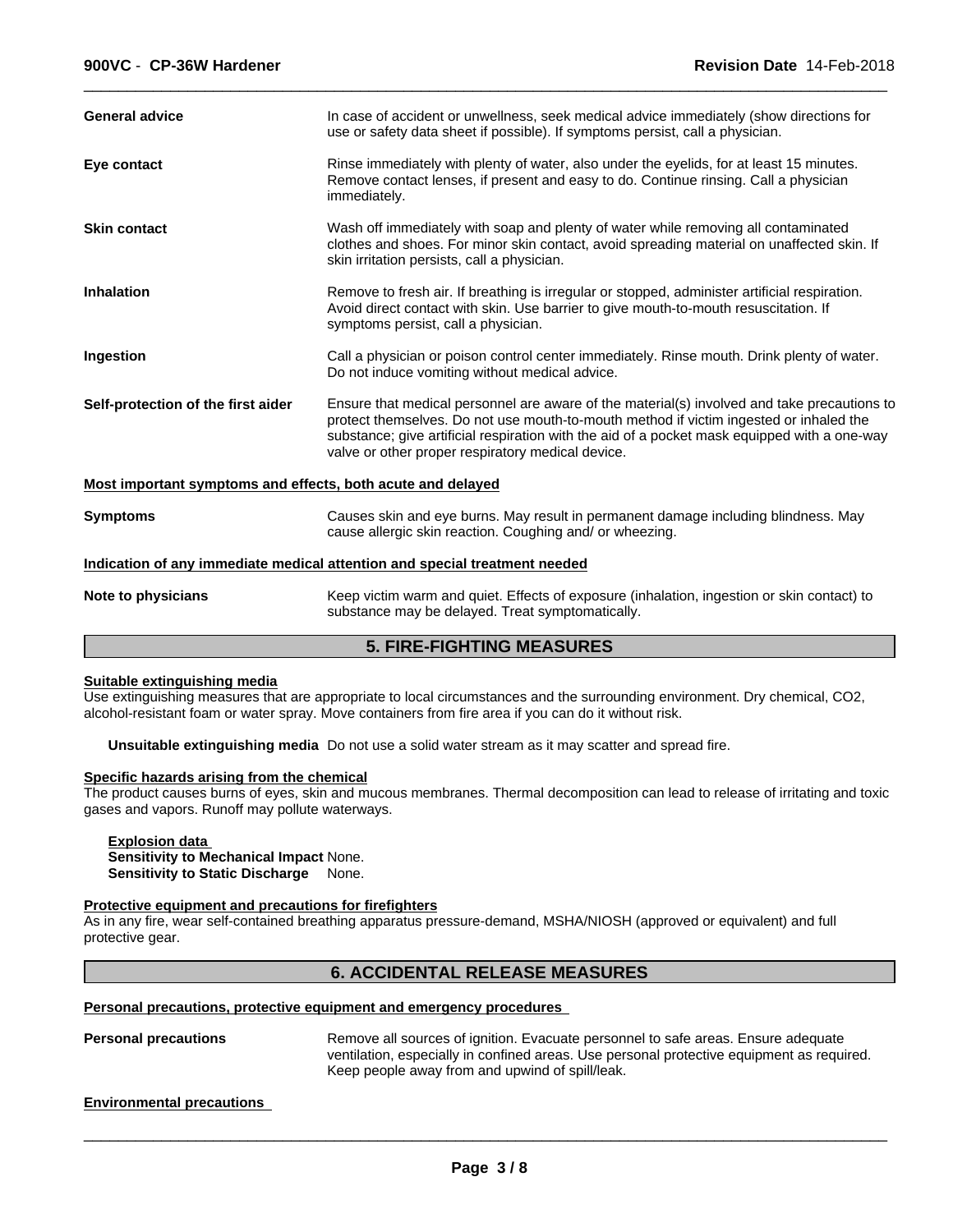| <b>Environmental precautions</b>                                                                                                        | Prevent entry into waterways, sewers, basements or confined areas.                                                                                                                                                                                         |  |  |
|-----------------------------------------------------------------------------------------------------------------------------------------|------------------------------------------------------------------------------------------------------------------------------------------------------------------------------------------------------------------------------------------------------------|--|--|
| Methods and material for containment and cleaning up                                                                                    |                                                                                                                                                                                                                                                            |  |  |
| <b>Methods for containment</b><br>Absorb or cover with dry earth, sand or other non-combustible material and transfer to<br>containers. |                                                                                                                                                                                                                                                            |  |  |
| Methods for cleaning up                                                                                                                 | Cover liquid spill with sand, earth or other non-combustible absorbent material. Use<br>personal protective equipment as required. Dam up. Take up mechanically, placing in<br>appropriate containers for disposal. Clean contaminated surface thoroughly. |  |  |
|                                                                                                                                         | <b>7. HANDLING AND STORAGE</b>                                                                                                                                                                                                                             |  |  |
| <b>Precautions for safe handling</b>                                                                                                    |                                                                                                                                                                                                                                                            |  |  |
| Advice on safe handling                                                                                                                 | Avoid contact with skin, eyes or clothing. Use personal protective equipment as required.<br>Wash contaminated clothing before reuse. Do not breathe dust/fume/gas/mist/vapors/spray.<br>Do not eat, drink or smoke when using this product.               |  |  |
| Conditions for safe storage, including any incompatibilities                                                                            |                                                                                                                                                                                                                                                            |  |  |
| <b>Storage Conditions</b>                                                                                                               | Keep container tightly closed in a dry and well-ventilated place. Keep out of the reach of<br>children.                                                                                                                                                    |  |  |
| Incompatible materials                                                                                                                  | Strong oxidizing agents. Strong acids. Strong bases.                                                                                                                                                                                                       |  |  |

 $\overline{\phantom{a}}$  ,  $\overline{\phantom{a}}$  ,  $\overline{\phantom{a}}$  ,  $\overline{\phantom{a}}$  ,  $\overline{\phantom{a}}$  ,  $\overline{\phantom{a}}$  ,  $\overline{\phantom{a}}$  ,  $\overline{\phantom{a}}$  ,  $\overline{\phantom{a}}$  ,  $\overline{\phantom{a}}$  ,  $\overline{\phantom{a}}$  ,  $\overline{\phantom{a}}$  ,  $\overline{\phantom{a}}$  ,  $\overline{\phantom{a}}$  ,  $\overline{\phantom{a}}$  ,  $\overline{\phantom{a}}$ 

### **8. EXPOSURE CONTROLS/PERSONAL PROTECTION**

| <b>Control parameters</b> |
|---------------------------|
|---------------------------|

**Exposure Guidelines** This product, as supplied, does not contain any hazardous materials with occupational exposure limits established by the region specific regulatory bodies.

**Appropriate engineering controls**

**Engineering Controls** Showers Eyewash stations

Ventilation systems.

### **Individual protection measures, such as personal protective equipment**

**Eye/face protection** Tight sealing safety goggles.

**Skin and body protection** Wear protective gloves and protective clothing.

**Respiratory protection** If exposure limits are exceeded or irritation is experienced, NIOSH/MSHA approved respiratory protection should be worn. Positive-pressure supplied air respirators may be required for high airborne contaminant concentrations. Respiratory protection must be provided in accordance with current local regulations.

**General Hygiene Considerations** Handle in accordance with good industrial hygiene and safety practice.

### **9. PHYSICAL AND CHEMICAL PROPERTIES**

**Information on basic physical and chemical properties**

| <b>Physical state</b><br>Appearance<br>Color | liquid<br><b>VISCOUS</b><br>amber  | Odor<br><b>Odor threshold</b> | Amine<br>No information available |
|----------------------------------------------|------------------------------------|-------------------------------|-----------------------------------|
| <b>Property</b><br>рH                        | Values<br>No information available | Remarks • Method              |                                   |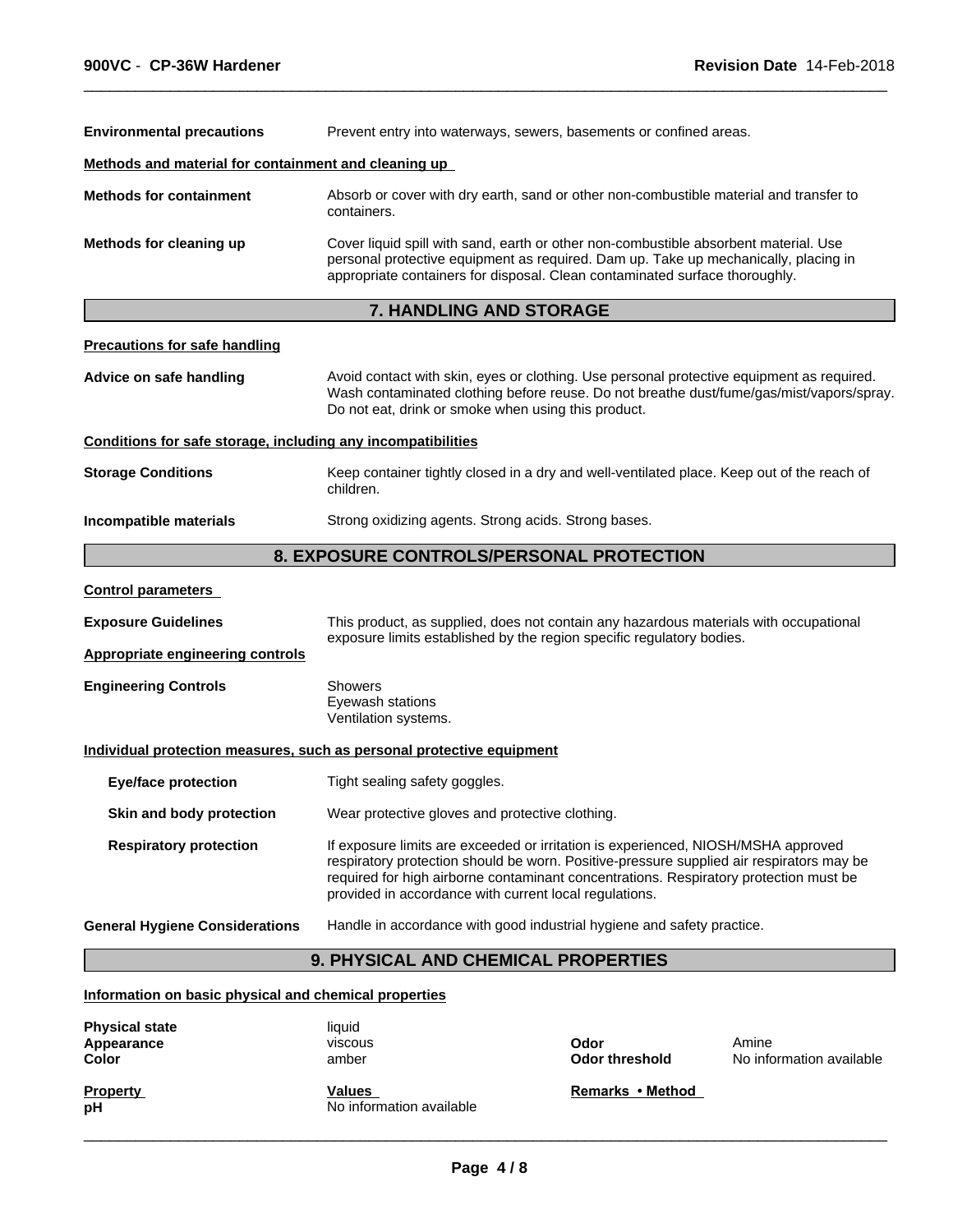**Explosive properties** Not an explosive<br> **Oxidizing properties** Not applicable **Oxidizing properties Melting point / freezing point Lower flammability limit:** No information available<br>Vapor pressure **No information available Flash point**<br> **Evaporation rate**<br> **Evaporation rate**<br> **No information availa Vapor density No information available Relative density** 0.96 **Water solubility** dispersible<br> **Solubility in other solvents** Moinformation available **Solubility in other solvents<br>Partition coefficient Flammability (solid, gas) Autoignition temperature No information available**<br> **Decomposition temperature No information available Boiling point / boiling range Decomposition temperature<br>Kinematic viscosity Flammability Limit in Air Kinematic viscosity**<br> **Community No information available**<br>
No information available **Upper flammability limit:** No information available

### **Other Information**

**VOC Content (%)** 0 g/L<br>**Density** No in

**No information available** No information available **No information available No information available**<br>No information available No information available > 120 °C / 248 °F **No information available** 

**Softening point** No information available **Molecular weight** No information available **No information available Bulk density** No information available

**10. STABILITY AND REACTIVITY**

**Reactivity**  No data available

#### **Chemical stability**

Stable under recommended storage conditions. **Possibility of Hazardous Reactions** Hazardous polymerization does not occur. **Conditions to avoid** Elevated Temperature. Incompatible materials. **Incompatible materials** Strong oxidizing agents. Strong acids. Strong bases. **Hazardous Decomposition Products** Thermal decomposition can lead to release of irritating and toxic gases and vapors.

### **11. TOXICOLOGICAL INFORMATION**

### **Information on likely routes of exposure**

### **Product Information**

| <b>Inhalation</b>   | May cause irritation.                                                                                         |
|---------------------|---------------------------------------------------------------------------------------------------------------|
| Eye contact         | Corrosive to the eyes and may cause severe damage including blindness.                                        |
| <b>Skin contact</b> | May cause burns. Repeated or prolonged skin contact may cause allergic reactions with<br>susceptible persons. |
| Ingestion           | Can burn mouth, throat, and stomach.                                                                          |

| <b>Chemical</b>                   | <b>LD50</b>                                        | .D50                                       | LC50 |
|-----------------------------------|----------------------------------------------------|--------------------------------------------|------|
| Name                              | Oral                                               | mar                                        |      |
| - -<br>I riethy<br>'Ienetetramıne | $\sim$ $\sim$ $\sim$<br>Rat<br>$\sim$ ind/k $\sim$ | $- - -$<br>Rabbit<br>maA/ka<br>-<br>THU/KC |      |

Pensky-Martens Closed Cup (PMCC)

 $\overline{\phantom{a}}$  ,  $\overline{\phantom{a}}$  ,  $\overline{\phantom{a}}$  ,  $\overline{\phantom{a}}$  ,  $\overline{\phantom{a}}$  ,  $\overline{\phantom{a}}$  ,  $\overline{\phantom{a}}$  ,  $\overline{\phantom{a}}$  ,  $\overline{\phantom{a}}$  ,  $\overline{\phantom{a}}$  ,  $\overline{\phantom{a}}$  ,  $\overline{\phantom{a}}$  ,  $\overline{\phantom{a}}$  ,  $\overline{\phantom{a}}$  ,  $\overline{\phantom{a}}$  ,  $\overline{\phantom{a}}$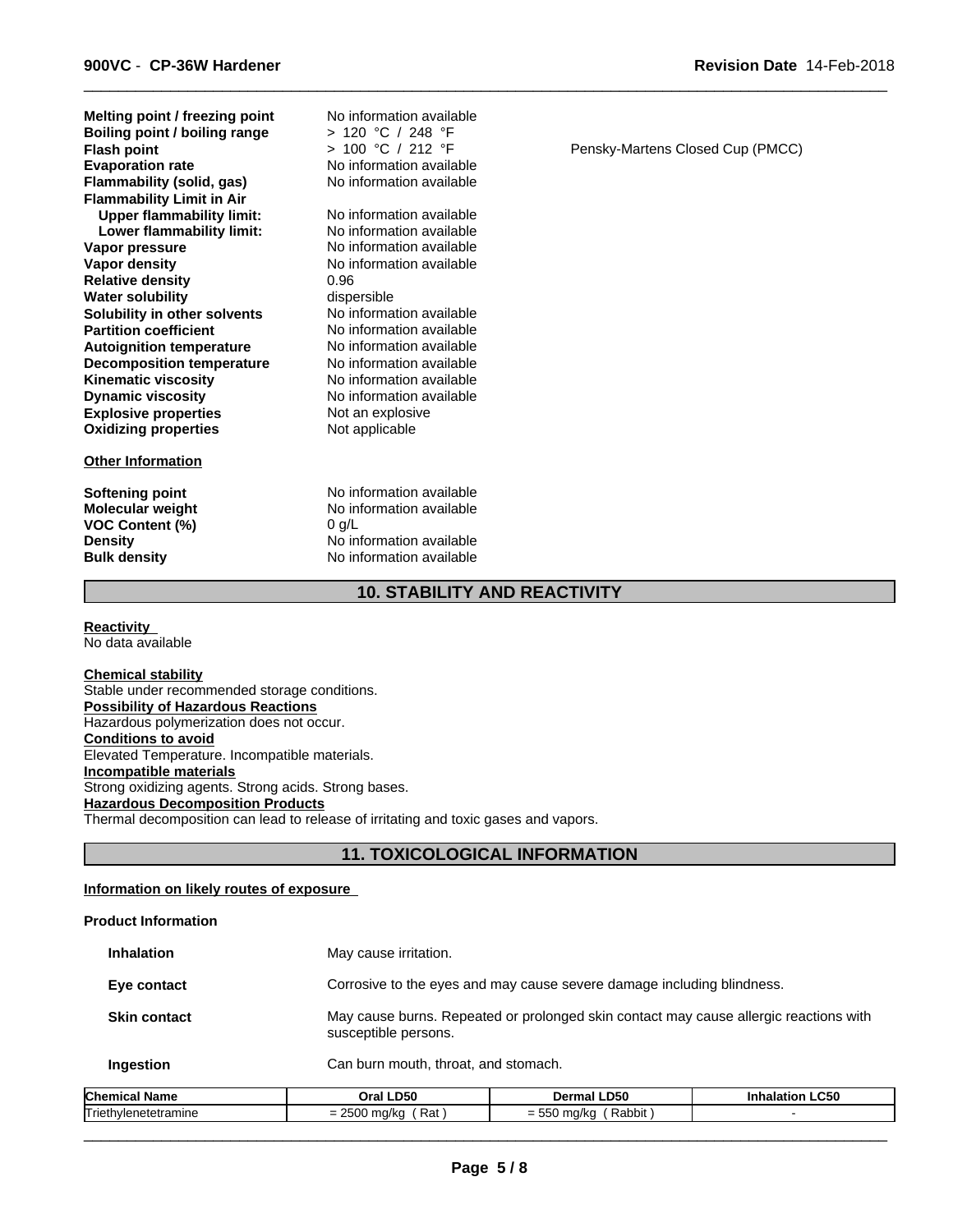| 112-24-3               |              |             |  |
|------------------------|--------------|-------------|--|
| Tetraethylenepentamine | Rat          | Rabbit      |  |
| 112-57-2               | = 3990 mg/kg | = 660 µL/kg |  |

### **Information on toxicological effects**

**Symptoms** May cause an allergic skin reaction. Causes skin burns. May cause redness and tearing of the eyes. May result in permanent damage including blindness. Coughing and/ or wheezing.

 $\overline{\phantom{a}}$  ,  $\overline{\phantom{a}}$  ,  $\overline{\phantom{a}}$  ,  $\overline{\phantom{a}}$  ,  $\overline{\phantom{a}}$  ,  $\overline{\phantom{a}}$  ,  $\overline{\phantom{a}}$  ,  $\overline{\phantom{a}}$  ,  $\overline{\phantom{a}}$  ,  $\overline{\phantom{a}}$  ,  $\overline{\phantom{a}}$  ,  $\overline{\phantom{a}}$  ,  $\overline{\phantom{a}}$  ,  $\overline{\phantom{a}}$  ,  $\overline{\phantom{a}}$  ,  $\overline{\phantom{a}}$ 

### **Delayed and immediate effects as well as chronic effects from short and long-term exposure**

| <b>Sensitization</b>          | May cause sensitization in susceptible persons.                   |
|-------------------------------|-------------------------------------------------------------------|
| Germ cell mutagenicity        | Based on available data, the classification criteria are not met. |
| Carcinogenicity               | Based on available data, the classification criteria are not met. |
| <b>Reproductive toxicity</b>  | Based on available data, the classification criteria are not met. |
| <b>STOT - single exposure</b> | Target Organs. Respiratory system. Eyes. Skin.                    |
| STOT - repeated exposure      | Based on available data, the classification criteria are not met. |
| <b>Target Organ Effects</b>   | Eyes, Respiratory system, Skin.                                   |
| <b>Aspiration hazard</b>      | Based on available data, the classification criteria are not met. |

### **Numerical measures of toxicity - Product Information**

**The following values are calculated based on chapter 3.1 of the GHS document** .

| ATEmix (oral)          | 2,206.00 mg/kg      |
|------------------------|---------------------|
| <b>ATEmix (dermal)</b> | 1,100.00 mg/kg mg/l |

### **12. ECOLOGICAL INFORMATION**

### **Ecotoxicity**

Toxic to aquatic life with long lasting effects

### 40 % of the mixture consists of components(s) of unknown hazards to the aquatic environment

| <b>Chemical Name</b>               | Algae/aquatic plants                                                                                                                                              | Fish                                                                                              | Crustacea                             |
|------------------------------------|-------------------------------------------------------------------------------------------------------------------------------------------------------------------|---------------------------------------------------------------------------------------------------|---------------------------------------|
| Triethylenetetramine<br>112-24-3   | 2.5: 72 h Desmodesmus<br>subspicatus mg/L EC50 20: 72 h<br>Pseudokirchneriella subcapitata<br>mg/L EC50 3.7: 96 h<br>Pseudokirchneriella subcapitata<br>ma/L EC50 | 570: 96 h Poecilia reticulata mg/L<br>LC50 semi-static 495: 96 h<br>Pimephales promelas mg/L LC50 | 31.1: 48 h Daphnia magna mg/L<br>EC50 |
| Tetraethylenepentamine<br>112-57-2 | 2.1: 72 h Pseudokirchneriella<br>subcapitata mg/L EC50                                                                                                            | 420: 96 h Poecilia reticulata mg/L<br>LC50 static                                                 | 24.1: 48 h Daphnia magna mg/L<br>EC50 |

### **Persistence and degradability**

No information available.

### **Bioaccumulation**

| <b>Chemical Name</b>                     | <b>Partition coefficient</b> |
|------------------------------------------|------------------------------|
| Triethylenetetramine<br>$112 - 24 - 3$   | $-1.4$                       |
| Tetraethylenepentamine<br>$112 - 57 - 2$ |                              |

### **Other adverse effects**

No information available

### **13. DISPOSAL CONSIDERATIONS**

**Waste treatment methods** 

**Disposal of wastes** Disposal should be in accordance with applicable regional, national and local laws and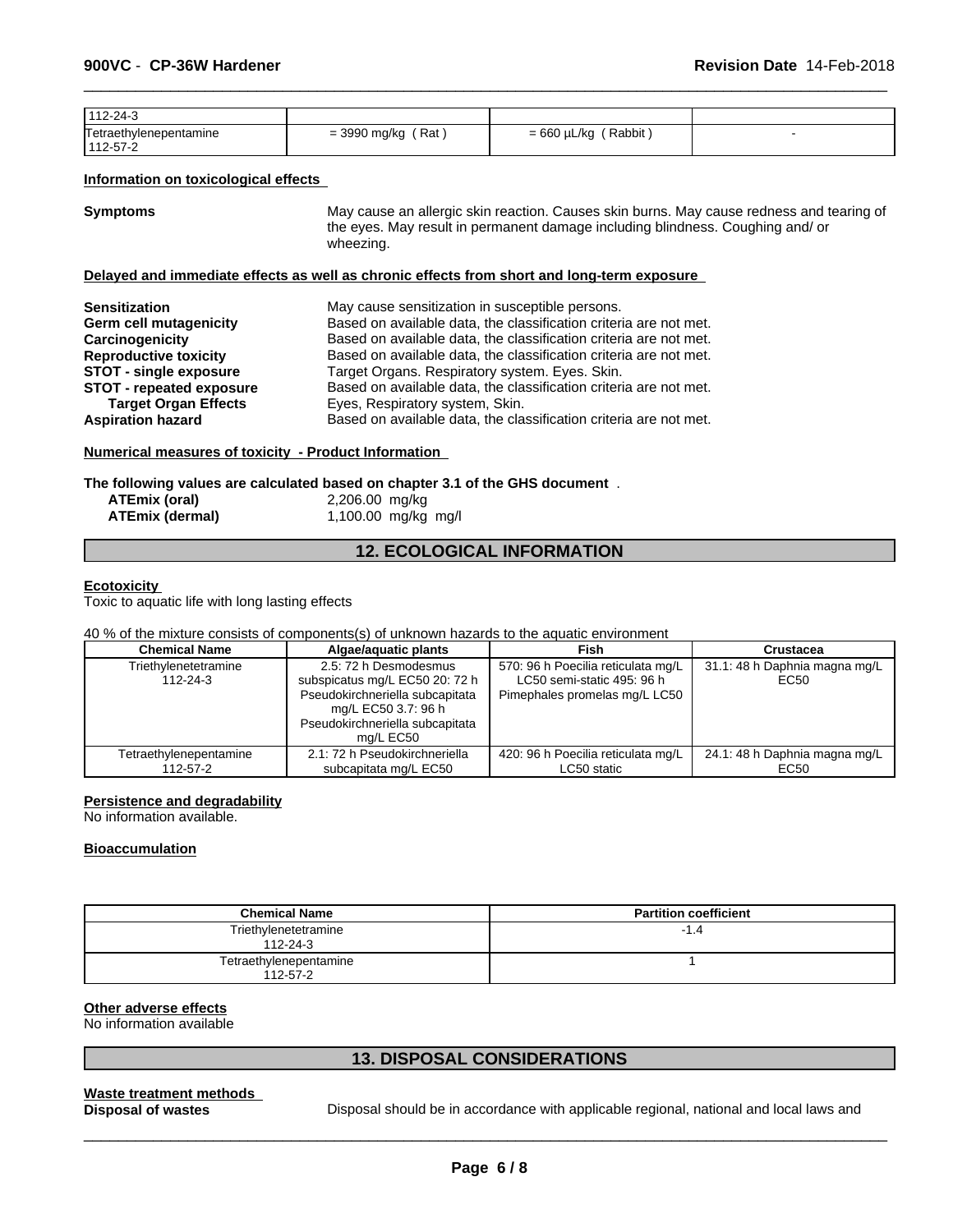**DOT** 

|                        | regulations.            |
|------------------------|-------------------------|
| Contaminated packaging | Do not reuse container. |
| US EPA Waste Number    | D002                    |
|                        |                         |

### **14. TRANSPORT INFORMATION**

 $\overline{\phantom{a}}$  ,  $\overline{\phantom{a}}$  ,  $\overline{\phantom{a}}$  ,  $\overline{\phantom{a}}$  ,  $\overline{\phantom{a}}$  ,  $\overline{\phantom{a}}$  ,  $\overline{\phantom{a}}$  ,  $\overline{\phantom{a}}$  ,  $\overline{\phantom{a}}$  ,  $\overline{\phantom{a}}$  ,  $\overline{\phantom{a}}$  ,  $\overline{\phantom{a}}$  ,  $\overline{\phantom{a}}$  ,  $\overline{\phantom{a}}$  ,  $\overline{\phantom{a}}$  ,  $\overline{\phantom{a}}$ 

| ו טע                                                                                                         |                                                             |
|--------------------------------------------------------------------------------------------------------------|-------------------------------------------------------------|
| UN/ID no<br>Proper shipping name<br><b>Hazard Class</b><br><b>Packing Group</b><br><b>Special Provisions</b> | <b>UN3066</b><br>Paint<br>8<br>Ш<br>B52, IB3, T4, TP1, TP29 |
| <b>Description</b><br><b>Emergency Response Guide</b><br><b>Number</b>                                       | UN3066. Paint, 8. III<br>153                                |
| TDG                                                                                                          |                                                             |
| UN/ID no<br>Proper shipping name                                                                             | UN3066<br>Paint                                             |
| <b>Hazard Class</b>                                                                                          | 8                                                           |
| <b>Packing Group</b>                                                                                         | Ш                                                           |
| <b>Description</b>                                                                                           | UN3066, Paint, 8, III                                       |
| IATA                                                                                                         |                                                             |
| UN/ID no                                                                                                     | <b>UN3066</b>                                               |
| Proper shipping name                                                                                         | Paint                                                       |
| <b>Hazard Class</b>                                                                                          | 8<br>Ш                                                      |
| <b>Packing Group</b><br><b>ERG Code</b>                                                                      | 8L                                                          |
| <b>Special Provisions</b>                                                                                    | A3, A72, A803, A192                                         |
| <b>Description</b>                                                                                           | UN3066, Paint, 8, III                                       |
|                                                                                                              |                                                             |
| IMDG                                                                                                         |                                                             |
| UN/ID no                                                                                                     | <b>UN3066</b>                                               |
| Proper shipping name                                                                                         | Paint                                                       |
| <b>Hazard Class</b>                                                                                          | 8                                                           |
| <b>Packing Group</b><br>EmS-No                                                                               | Ш<br>$F-A, S-B$                                             |
| <b>Special Provisions</b>                                                                                    | 163, 223                                                    |
| <b>Description</b>                                                                                           | UN3066, Paint, 8, III                                       |

## **15. REGULATORY INFORMATION**

| <b>International Inventories</b> |          |  |
|----------------------------------|----------|--|
| <b>TSCA</b>                      | Complies |  |
| <b>DSL/NDSL</b>                  | Complies |  |
| <b>EINECS/ELINCS</b>             | Complies |  |
| <b>IECSC</b>                     | Complies |  |
| <b>KECL</b>                      | Complies |  |
| <b>PICCS</b>                     | Complies |  |
| <b>AICS</b>                      | Complies |  |

### **Legend:**

**TSCA** - United States Toxic Substances Control Act Section 8(b) Inventory **DSL/NDSL** - Canadian Domestic Substances List/Non-Domestic Substances List **EINECS/ELINCS** - European Inventory of Existing Chemical Substances/European List of Notified Chemical Substances **ENCS** - Japan Existing and New Chemical Substances